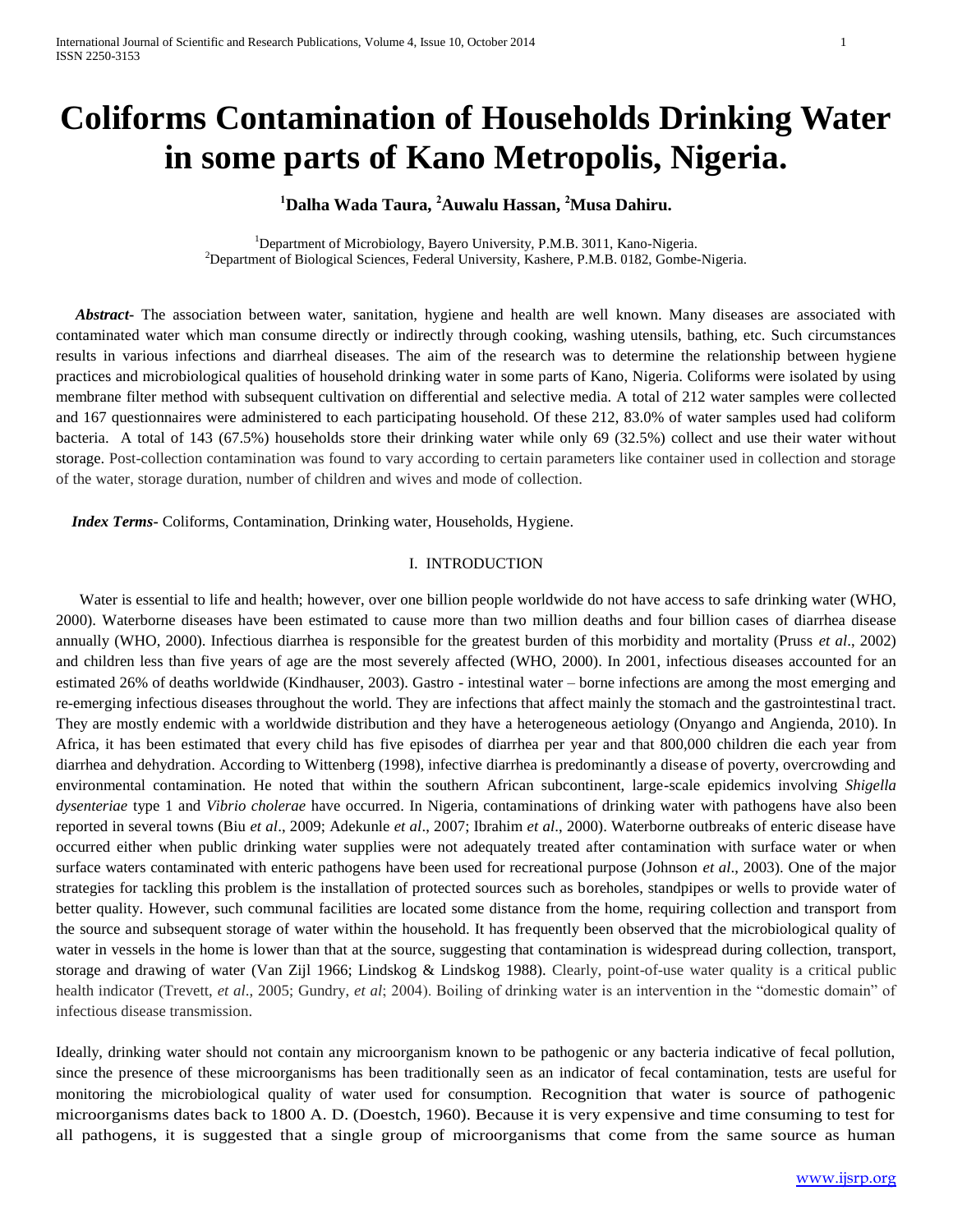International Journal of Scientific and Research Publications, Volume 4, Issue 10, October 2014 2 ISSN 2250-3153

pathogens can be used to indicate the presence of pathogens (Wyn, *et al.,* 2000).

## II. MATERIALS AND METHODS

#### **1.1. Study area**

The study was conducted in four local government areas of Kano State viz: Dala, Gwale, Kumbotso and Ungogo within Kano metropolis.



**Figure 1: map of Kano metropolis showing study areas.**

### **1.2. Sample size**

A total of 212 water samples were collected and 167 questionnaires were administered for the study. Collection of the samples was done in four local governments and in each selected local government; communities were visited very early in the morning before households left the houses.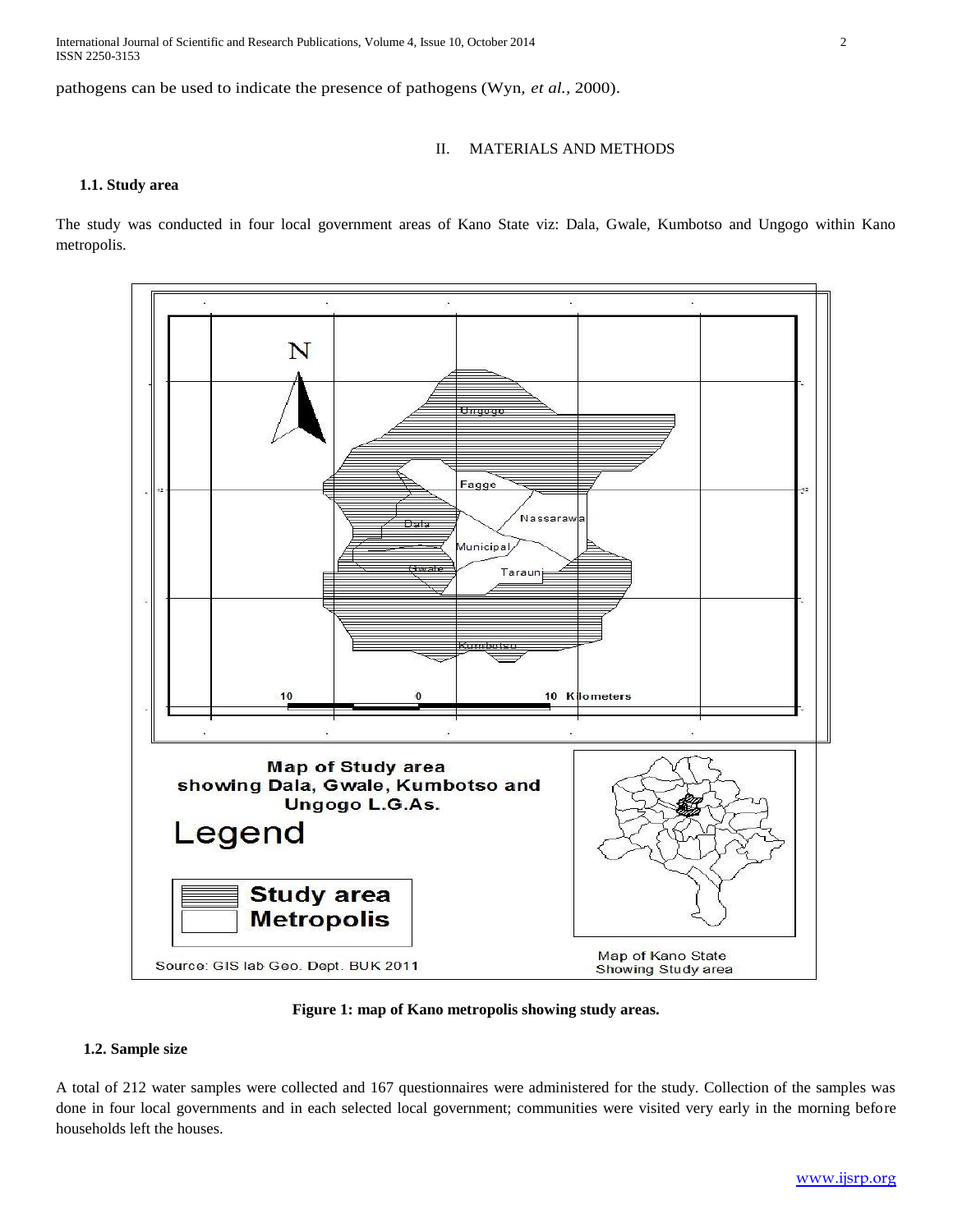#### **1.3. Sample collection**

Standard method described by American Public Health Association (APHA, 1999) was used for the collection of samples. During collection of samples, in each targeted house, 300ml of water was poured aseptically in to 300ml sterilized bottles. For tap water and borehole, the samples were collected by allowing the water to run to waste for 2 or 3 minutes and then aseptically collected in sterile bottles. Water from wells was collected by means of a sterilized bottle fitted with a weight at the base. All samples collected were then labeled with sample number, date of collection, and sample source for analysis purposes, and then sealed. After sampling, a structured questionnaire was administered to each participating household. The questionnaire included variables such as family size, location of the source of water within the house, method of collection, devices used to collect and store water, storage duration and water treatment. Samples collected were then transported to the laboratory in an iced cooler for storage as soon as possible.

#### **1.4. Sample filtration**

Membrane filter assembly was set up by inserting the glass funnel bottom in to the opening of arm jar flask. At the side of the flask, there is narrow opening; this was then connected to the vacuum pump machine through rubber tubing. During filtration, membrane filter was placed in to the funnel using sterile forcep. Sample was shaken vigorously at least 25 times up and down to mix the sample and then 100ml of sample for coliforms was poured in to the funnel and the vacuum pump was then turned on to drain the sample through the sterile 47mm, and 0.45μm membrane filters (Whatman, Maidstone, Japan). After filtering the sample, the funnel walls were rinsed three times with 20-30ml of sterile peptone water, then the vacuum pump was turned off and the funnel top was lifted up to remove the membrane filter using sterile forcep and the filter was placed on MacConkey agar, followed by incubation at  $35^{\circ}$ C for 24hours (APHA, 1999).

#### **1.5. Microbial enumeration**

Bacterial colonies from membrane filter on MacConkey (Applichem Biochemica. Germany) agar were counted based on lactose fermentation (APHA, 1999).

#### **1.6. Isolation and identification of bacteria**

After incubation at  $35^{\circ}$ C for 24 hours, colonies were counted based on lactose fermentation. The colonies that appear pink in color were sub cultured by using straight wire loop on to lactose broth as a presumptive test. Colonies that produce gas in the Durham tubes were sub cultured on to Brilliant green lactose bile broth (BGLB) to confirm the presence of coliforms because it suppresses the growth of anaerobic lactose farmenters like *Clostridium perfringens* which may give rise to false positive on MacConkey (APHA, 1999). Colonies that produce gas on BGLB were subjected to biochemical tests to identify the species. Motility-Indole-Ornithine medium was used to detect motility, indole and ornithine production (Macfaddin, 1980). Other biochemical tests such as triple sugar iron agar, Voges – proskauer, citrate, urease and methyl red were also used to differentiate coliforms.

#### III. RESULTS

Of 167 households studied, 8 (4.79%) had no wife and only 4 (2.4%) had the highest number of wives, that is 4 wives (Table 1). From this table, those with highest number of wives 4 (2.4%) reported the highest level of coliforms contamination 4 (100%) than those with no with no wife 4 (50%). On the basis of the number of children, out of the 167 households examined, 61 (38.4%) had 0-5 children while only 8 (5.0%) had the highest number of children that is ranging from 21-25. Of the 61 households that have 0-5 children, 32 (52.5%) were contaminated with coliforms while for those with 21-25, out of those 8, only 1 (12.5%) did not report contamination, the rest of the 7 (87.5%) were contaminated (Table 2). In case of location of the source of water within the households, only 72 households had their own private water supply. Of these, 54 (75%) of the sources are some meters away from the source of contamination and 18 (25%) are few meters away from the source of contamination, and out of these, those that are few meters away reported the highest the highest level of contamination 15 (83.3%) than those some meters away 35 (64.8%) (Table 3).

For mode of collection, of the 167 households examined, water collected by children were more contaminated than those collected by self and vendors. In this, out of 65 (38.9%) collected by children, 58 (82.2%) were found to contain coliforms (Table 3). In terms of collection devices, water collected using buckets were found to be less suitable for drinking than those collected using basins and jerry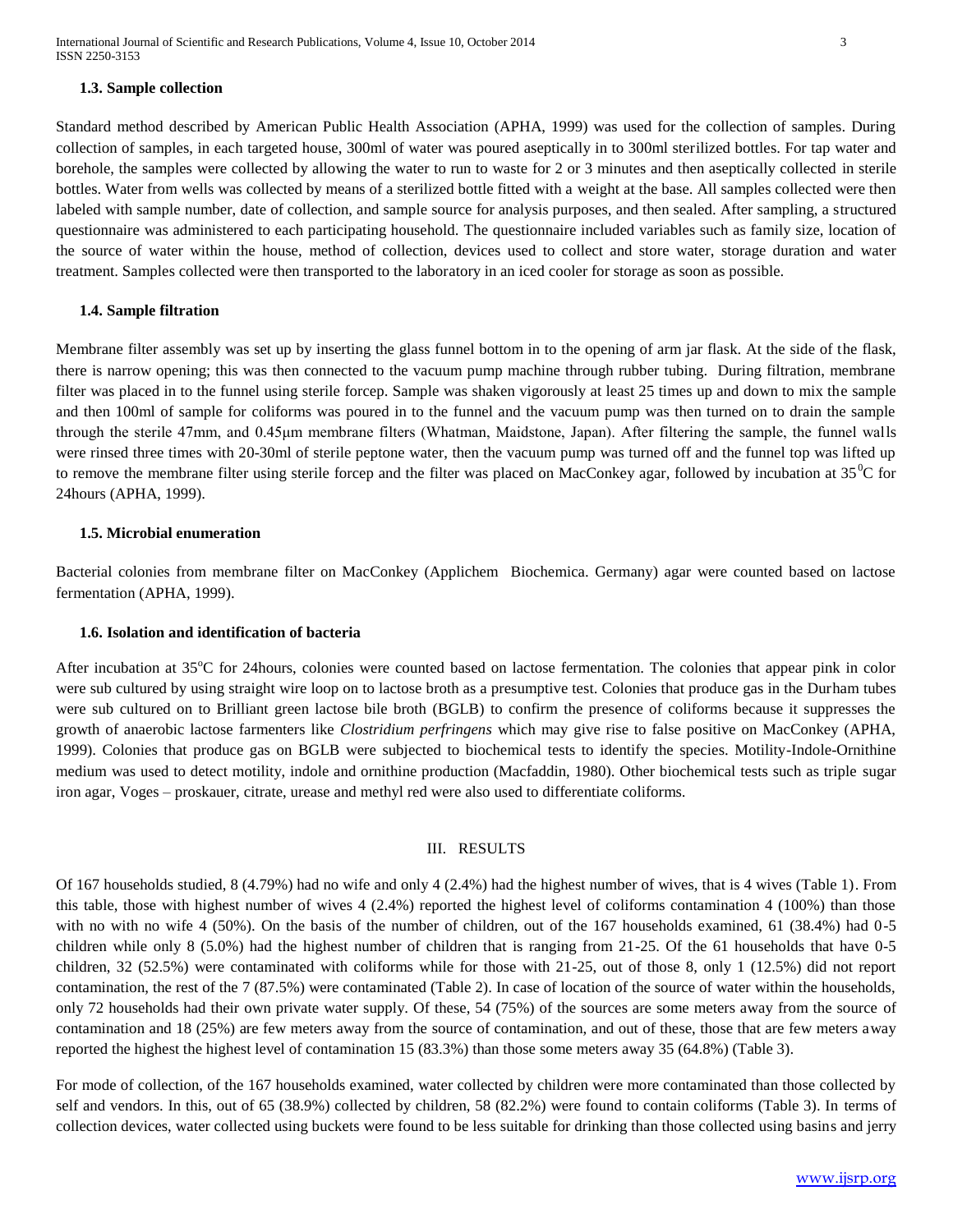International Journal of Scientific and Research Publications, Volume 4, Issue 10, October 2014 4 ISSN 2250-3153

cans in which out of 91 (54.49%), 62 (68.1%) were found to contain coliforms (Table 4). With regards to storage facilities, water stored using buckets reported the highest level of contamination followed by those of clay pots. In this, out of 48 (28.7%) and 51 (30.5%) of those that are stored in buckets and clay pots, 45 (93.8%) and 39 (76.5%) were contaminated with coliforms respectively (Table 5). With respect to storage duration, those that store water within the range of 2 days and above, reported the highest contamination 42 (77.8%) (Table 6).

| Microorganism | No. of houses $(167)$ |       |              |              |              |              |             |             |            |      |
|---------------|-----------------------|-------|--------------|--------------|--------------|--------------|-------------|-------------|------------|------|
|               | Single                |       | 1 Wife       |              | 2 Wives      |              | 3Wives      |             | 4Wives     |      |
|               | Ps                    | As    | Ps           | As           | Ps           | As           | Ps          | As          | Ps         | As   |
|               | %                     | $\%$  | %            | %            | $\%$         | $\%$         | $\%$        | $\%$        | %          | %    |
| Coliforms     | 4<br>(50)             | 4(50) | 37<br>(42.5) | 50<br>(57.5) | 39<br>(70.9) | 16<br>(29.1) | 8<br>(61.5) | 5<br>(38.5) | 4<br>(100) | 0(0) |

**Table 1. Level of coliforms contamination based on number of wives.**

**Key**:  $Ps = present$ ,  $As = absent$ ,  $% = percentage$ 

#### **Table 2: level of coliforms contamination based on number of children.**

| <b>Microorganisms</b> | No of houses $(167)$      |        |                        |        |                           |        |                           |               |                           |        |  |
|-----------------------|---------------------------|--------|------------------------|--------|---------------------------|--------|---------------------------|---------------|---------------------------|--------|--|
|                       | $0 - 5$                   |        | $6 - 10$               |        | $11 - 15$                 |        | $16 - 20$                 |               | $21 - 25$                 |        |  |
|                       | $\mathbf{P}_{\mathbf{S}}$ | As     | $\mathbf{P}\mathbf{s}$ | As     | $\mathbf{P}_{\mathbf{S}}$ | As     | $\mathbf{P}_{\mathbf{S}}$ | As            | $\mathbf{P}_{\mathbf{S}}$ | As     |  |
|                       | (%)                       | (%)    | (%)                    | (%)    | $(\%)$                    | $(\%)$ | $(\%)$                    | $(\%)$        | $(\%)$                    | $(\%)$ |  |
|                       |                           |        |                        |        |                           |        |                           |               |                           |        |  |
| <b>Coliforms</b>      | 32                        | 29     | 30                     | 33     | 13                        |        | 5                         | $\mathcal{D}$ | 7                         |        |  |
|                       | (52.5)                    | (52.5) | (47.6)                 | (52.4) | (65.0)                    | (35.0) | (71.4)                    | (28.6)        | (87.5)                    | (12.5) |  |

**Table 3. Occurrence of coliforms in relation to location of the source water in houses and mode of collection.**

| <b>Macroorganisms</b> |                  | Locations $(n=72)$ |                  |             | Mode of collection $(N=167)$ |              |                 |         |                 |              |  |  |
|-----------------------|------------------|--------------------|------------------|-------------|------------------------------|--------------|-----------------|---------|-----------------|--------------|--|--|
|                       | S. meters $(\%)$ |                    | F. meters $(\%)$ |             | Self $(\% )$                 |              | Children $(\%)$ |         | Vendors $(\% )$ |              |  |  |
|                       | Ps               | As                 | Ps               | As          | Ps                           | As           | Ps              | As      | Ps              | As           |  |  |
| Coliforms             | 35<br>(64.8)     | 19(35.2)           | 15<br>(83.3)     | 3<br>(16.7) | 32(72.7)                     | 12<br>(27.3) | 58 (89.2)       | 7(10.8) | 43(74.1)        | 15<br>(25.9) |  |  |

**Key**: n = number of households with private water supply.

 $N =$  Total number of houses, S. meters = some meters away from the source of contamination only within the household

F. meters = few meters away from the source of contamination only within the household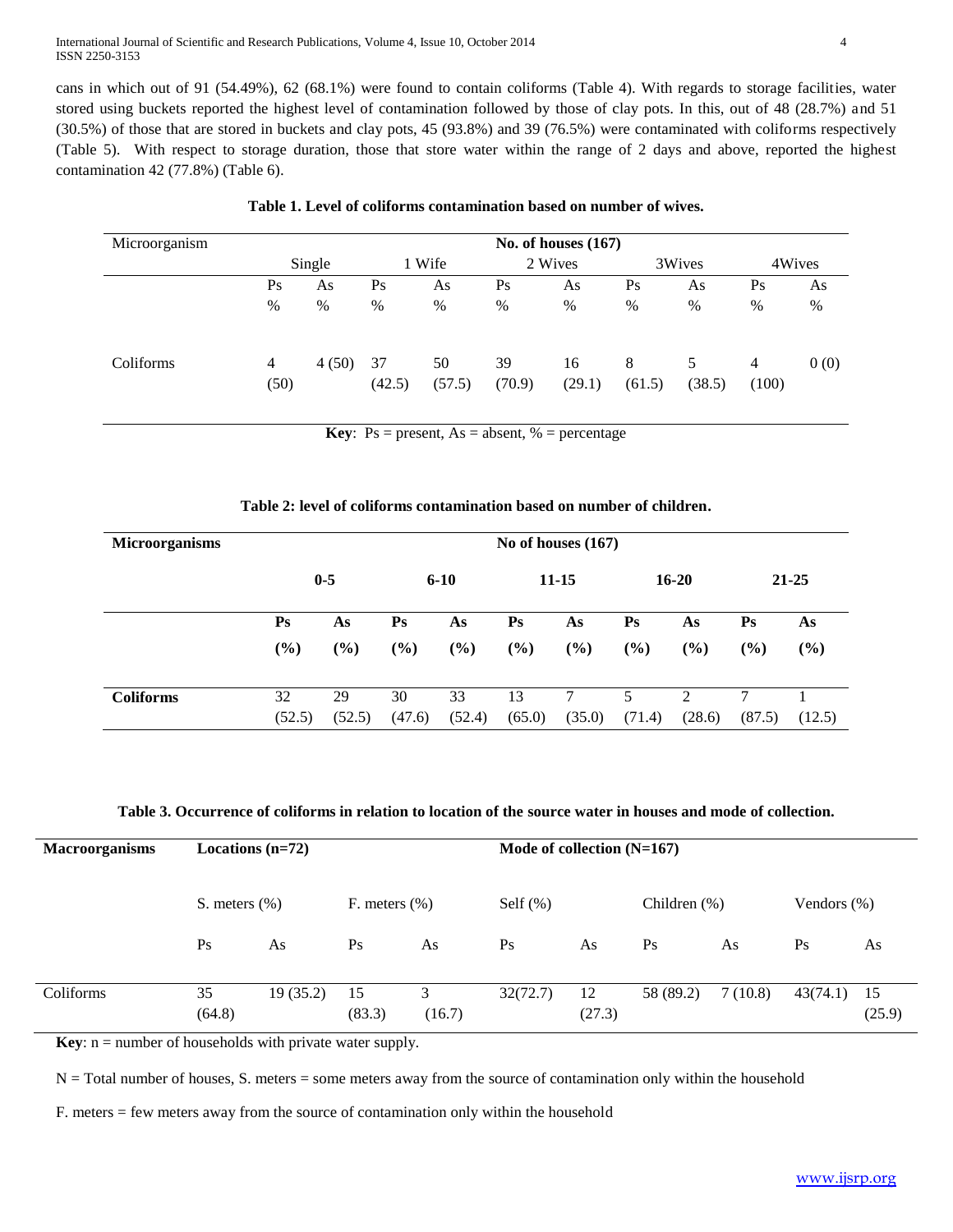| <b>Microorganisms</b> |          | Devices for collection $(N = 167)$ |         |        |                  |          |  |  |  |  |  |
|-----------------------|----------|------------------------------------|---------|--------|------------------|----------|--|--|--|--|--|
|                       |          | Bk                                 | Bs      |        | Jr               |          |  |  |  |  |  |
|                       | $Ps\%$   | As $%$                             | $Ps \%$ | As $%$ | $\mathbf{P}$ s % | As $%$   |  |  |  |  |  |
| <b>Coliforms</b>      | 62(68.1) | 29(31.9)                           | 2(20)   | 8(80)  | 40(60.6)         | 26(39.4) |  |  |  |  |  |

#### **Table 4. Occurrence of coliforms in relation to collection facilities.**

**Key:**  $Bk = Bucket, Bs = Basin, Jr = Jerry can, N = Total number of houses.$ 

#### **Table 5. Occurrence of coliforms in relation to storage facilities.**

| <b>Microorganisms</b> |                           |                                                           |                           |               |                           | Devices for storage $(N=167)$ |                |               |                           |               |                           |        |
|-----------------------|---------------------------|-----------------------------------------------------------|---------------------------|---------------|---------------------------|-------------------------------|----------------|---------------|---------------------------|---------------|---------------------------|--------|
|                       |                           | Bk<br>Br<br>Nn<br>$C_{t}$<br>$\mathbf{C}\mathbf{p}$<br>Jr |                           |               |                           |                               |                |               |                           |               |                           |        |
|                       | $\mathbf{P}_{\mathbf{S}}$ | As                                                        | $\mathbf{P}_{\mathbf{S}}$ | As            | $\mathbf{P}_{\mathbf{S}}$ | As                            | $\mathbf{P}$ s | As            | $\mathbf{P}_{\mathbf{S}}$ | As            | $\mathbf{P}_{\mathbf{S}}$ | As     |
|                       | $\frac{6}{9}$             | $\frac{6}{9}$                                             | $\frac{6}{9}$             | $\frac{6}{9}$ | $\frac{6}{6}$             | $\frac{6}{9}$                 | $\frac{0}{0}$  | $\frac{6}{9}$ | $\frac{6}{9}$             | $\frac{6}{9}$ | $\%$                      | $\%$   |
| <b>Coliforms</b>      | 3                         |                                                           | 39                        | 12            | 14                        | 5                             | 45             | 3(6.3)        | 15                        | 6             |                           | 17     |
|                       | (75)                      | (25)                                                      | (76.5)                    | (23.5)        | (73.7)                    | (26.3)                        | (93.8)         |               | (71.4)                    | (28.6)        | (29.2)                    | (70.8) |

**Key:**  $Ct = C$ istern,  $Cp = Clay$  pot,  $Br = Barrel$ ,  $Bk = Bucket$ ,  $Bs = Basin$ ,  $Jr = Jerry$  can,  $Nn = none$ ,  $N = Total$  number of houses.

#### **Table 6: Occurrence of coliforms in relation to storage duration.**

| <b>Microorganisms</b> | Number of households that store water $(n=143)$ |              |                   |            |                               |             |                               |          |  |  |
|-----------------------|-------------------------------------------------|--------------|-------------------|------------|-------------------------------|-------------|-------------------------------|----------|--|--|
|                       |                                                 | $<$ 24 Hours |                   | 24 hours   |                               | $or>2$ days | $<$ 1 week                    |          |  |  |
|                       | $\mathbf{P}_s(\mathcal{C}_0)$                   | As $(\% )$   | $\mathbf{Ps}$ (%) | As $(\% )$ | $\mathbf{P}_s(\mathcal{C}_0)$ | As $(\% )$  | $\mathbf{P}_s(\mathcal{C}_0)$ | As $(\%$ |  |  |
| Coliforms             | 2(66.7)                                         | 1(33.3)      | 40(61.5)          | 25(38.5)   | 42 (77.8)                     | 12(22.2)    | 18(85.7)                      | 3(14.3)  |  |  |

**Key**:  $n =$  number of households that store their water

 $\langle$  = lessthan,  $\rangle$  = greater than

#### IV. DISCUSSION

In this study, 167 households were examined for the presence of coliforms based on the number of population and their level of hygiene practices and sanitation. From this study, household population had significant influence on the occurrence of microorganisms in drinking water, in that, for household that had highest number of wives (3 and 4) reported the highest level of contamination, this is because all of the four households that had 4 wives reported the occurrence of coliforms and eight out of thirteen households with 3 wives reported the occurrence of coliforms in their drinking water. Number of children also influences the occurrence of microorganisms in drinking water for the fact that as the number of children increases also the occurrence of coliforms increases. This might be associated to the chances for the children to contaminate the drinking water more frequently through their dirty hands. However, there was no significant difference in the quality of water between number of children and wives (p=0.7791).

In case of location of the source of water within the household, there was statistically significant difference between sources that are some meters and few meters away from the source of contamination, in that sources that are few meters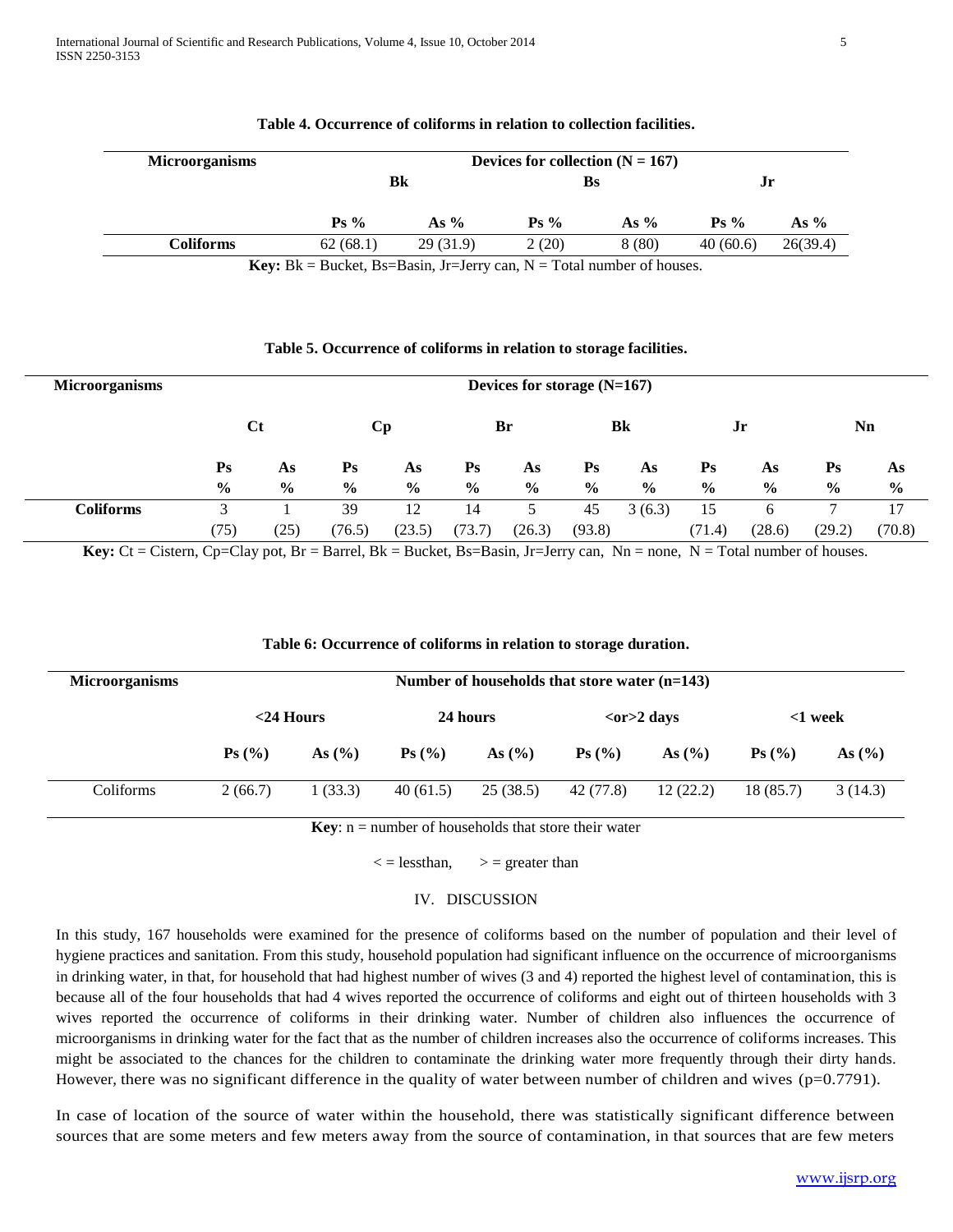away from the source of contamination were more contaminated than those some meters away from the source of contamination (p=0.0059). This might be due to the infiltration of contaminated water (sewage) through cross connection, leakage points and back siphonage. However, some studies have associated the occurrence coliform bacteria with rainfall events (Stukel *et al*., 1990). This results was not in agreement with the work conducted by Nguendo – yongsi, (2011) in which he reported no significant difference between improve and non improve water sources.

From the results, water collected by children were more contaminated than those collected by households and vendors with significant increase in the occurrence of microorganisms  $(p=0.0427)$ , this could be attributed to the chances of children to contaminate the water with their dirty hands either during collection or on their way to home. The results show that collection devices had significant influence on the quality of water used for drinking. This might be becaus e when comparing water collected using buckets and jerry cans, those collected using buckets were more contaminated than those collected using jerry cans( $p=0.01$ ). This shows that container type is also a strong predictor of fecal contamination. Water is safer from contamination in containers with a small opening than in those with a wide opening (Vanderslice and Briscore 1993; Jensen *et al*., 2002; Roverts *et al*., 2001; Trevett *et al.*, 2004; Deb *et al*., 1986; Yeager *et al*., 1991). Fecal contamination increased as water was followed from its sources to drinking water storage containers. In addition, longer storage time implies more opportunity for contamination, because hands and the handle or outer surface of collecting devices frequently carry fecal pathogens. Also Use of uncovered water containers is likely to increase water contamination between source and point-of-use as hands are dipped into vessels to scoop a cupful of water (Chidavaenzi *et al*., 1998). Furthermore, the decline in water quality between source and household has been shown to be greater when source water is clean (Wright *et al*., 2004). In comparisons of health impacts due to water source and household level interventions such post-source contamination has been shown to increase diarrhea risk (Clasen *et al.,* 2006). This highlight the need for improved personal and domestic hygiene practices. The detection of these microorganisms might be mainly associated with post treatment contamination from outside sources or from microorganisms growing within biofilms or other materials in the distribution of system (in the case of tap water), or the contamination was from the source. Detection of these organisms could be possible because majority of the households do not treat their drinking water; in fact only one household out of 167 was treating his drinking water after collection. Ideally, in-house water connections would provide chlorinated water directly from the tap to the drinker, eliminating the need for storage. However, as long as water storage remains a fact of life in communities like these; interim measures will be needed to address these problems. In addition, long storage time implies more opportunity for contamination.

#### V. CONCLUSION AND RECOMMENDATIONS

These results enabled us to understand the relationship between sanitation, hygiene practices and water quality and also show that fecal contamination is becoming common in some part of Kano state, Nigeria. In general, the quality of household water examined was poor and this is an indication that whenever basic sanitation and hygiene are lacking, there is more likely hood of indicator bacteria from feces to be introduced in to stored water. On the basis of these results, the following recommendations are necessary. People should ensure that their source of water is not close to source of contamination (pit latrines or septic tanks); they should ensure effective post collection and storage treatment which will help to reduce significantly the risk of waterborne diseases, there should be effective hygiene and sanitation, when collecting water, effective precautions should be taken in order not to contaminate the water, collection and storage devices should have proper coverings to avoid contamination by wind, and lastly government should intervene in creating awareness to people regarding the dangers associated with waterborne diseases.

#### ACKNOWLEDGEMENT

We are grateful to the staff of the PG laboratory, Bayero University, Kano for the use of their laboratory facilities and their technical assistance.

#### REFERENCES

- [1] Adekunle, I., M., Adetunji, M., T., Gbadebo, A., M., Banjoko, O., B. (2007). Assessment of ground water quality in a typical rural settlement in southwest Nigeria. *Int. J. Environ. Res. Public Health,* 4(4): 307-318.
- [2] American Public Health Association (APHA, 1999). *Standard methods for the examination of water and waste waters.* American Water Works Association and Water Environment Federation. USA. Parts 9010 – 9030, 9050 – 9060.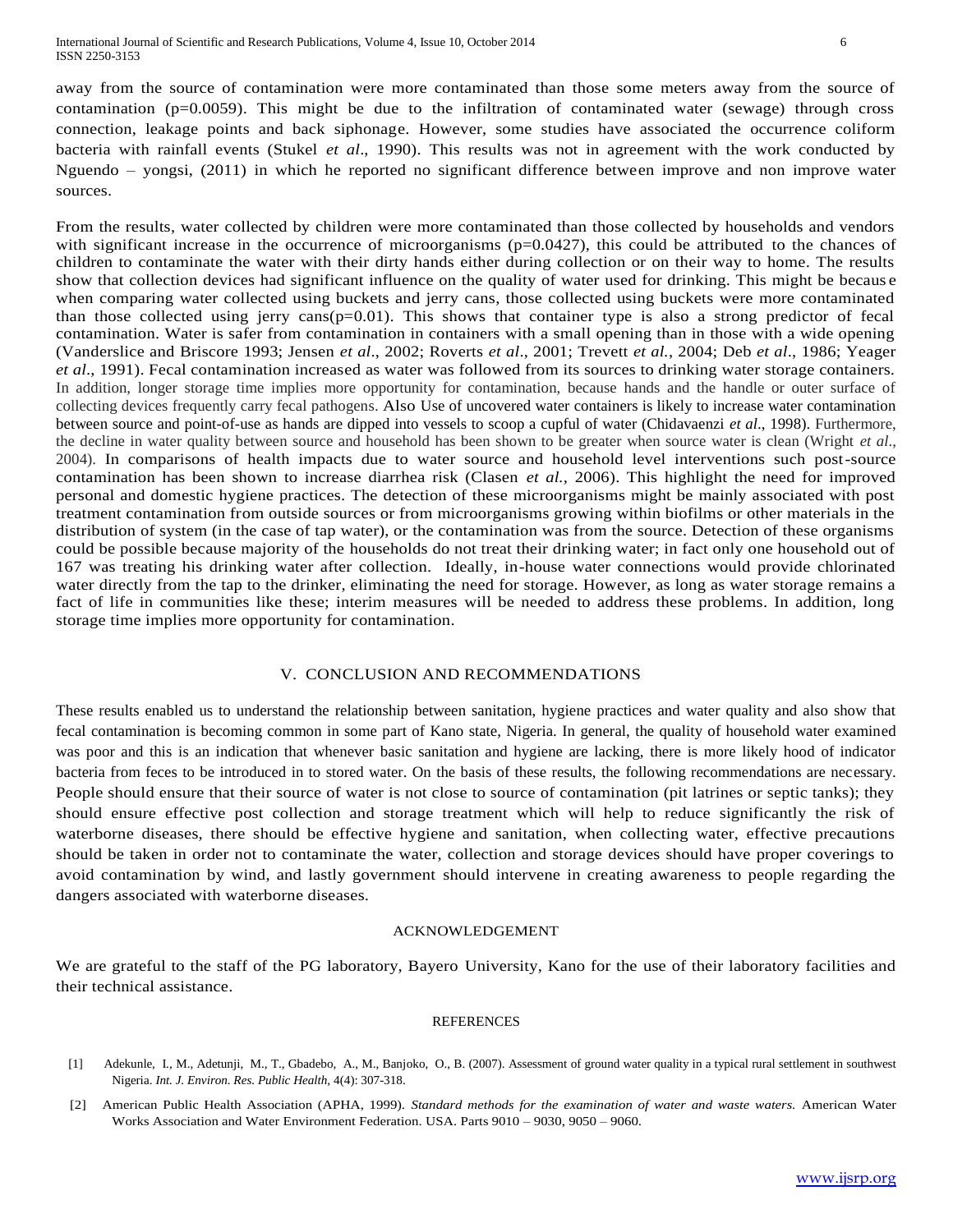- [3] Biu, A., A., Kolo, H., B., Agbadu, E., T. (2009). Prevalence of *Schistosoma haematobium* infection in school aged children of Konduga Local Government Area, Northeastern Nigeria. *Int. J. Biomed. Hlth. Sci.*, 5(4): 181-184.
- [4] Chidavaenzi, M., T., Jere, M., Nhandara, C., Chingundury, D., Bradley, M. (1998). *An evaluation of water urns to maintain domestic water quality*. 24th WEDC Conference, Islamabad, Pakistan. (ed. J Pickford) WEDC, Loughborough, pp. 249–253.
- [5] Deb, B., C., Sincar, B., K., Sengupta, P., G., De, S., P., Mondal, S., K., Gupta, D., N., Saha, N., C., Ghosh, S., Mitra, U., Pal S., C. (1986). Studies on intervention to prevent E1 Tor cholera transmission in urban slums. *Bull World Health Organ* 64: 127-131.
- [6] Doestch, R., N. (1960). *A history of the people and events that led to the science of microbiology*. Rutgers university press, New Jersey. U.S.A.
- [7] Gundry, S., Wright, J., Conroy, R. (2004). A systematic review of the health outcomes related to household water quality in developing countries. *J Water Health 2:* 1–13.
- [8] Ibrahim, M., Odoemena, D., I., Ibrahim, M., T. (2000). Intestinal Helminthic infestations among primary school children in Sokoto. Sahel. *Med. J*., 3(2): 65-68.
- [9] Jensen, P., K., Ensink, J., H., Jayasinghe, G., van der Hoek, W., Cairn-cross, S., Dalsgaard, A. (2002). Domestic transmission route pathogens. The problem of in-house contamination of drinking water during storage in developing countries. *Trop Med Int Health* 7:604-609.
- [10] Johnson, J., Y., M., Thomas, J., E., Graham, T., A., Townshends, I., Byrne, J., Selinger, L., B., Gannon, V., P., J. (2003). Prevalence of *Escherichia coli* 0157:H7 and *Salmonella* spp. in surface waters of Southern Alberts and its relation to manure source. *Canadian J. Microbiol.*, 49: 326-335.
- [11] Kindhauser, M., K. (2003). Global defence against the infectious disease threat. *World Health Organization, Geneva*.
- [12] Lindskog, R., U., & Lindskog, P., A. (1988). Bacteriological contamination of water in rural areas: an intervention study from Malawi. *Journal of Tropical Medicine and Hygiene* 91, 1–7.
- [13] MacFaddin, J.F., (1980). *Biochemical Tests for identification of medical bacteria, 2nd ed*., Williams, Baltimore. Pp. 1 2.
- [14] Nguendo yongsi, H., B. (2011). Microbiological evaluation of drinking water in a Sub-Saharan urban community (yaounde). *Am. J. Biochem. Mol. Biol.,* 1:66 – 81.
- [15] Onyango, D., M., Angienda, P., O. (2010). Epidemiology of Waterborne Diarrhoeal Diseases among Children Aged 6-36 Months Old in Busia Western Kenya. *Int. J. Biol. Life Sci*., 6(2): 92-99.
- [16] Prüss, A., Kay, D., Fewtrell, L., Bartram, J. (2002). Estimating the burden of disease from water, sanitation, and hygiene at the global level. *Environ. Health Perspec.,* 110: 537-542.
- [17] Roverts, L., Chartier, Y., Chartier, O., Malenga, G., Toole, M., Rodka, H. (2001). Keeping clean water clean in a Malawee refugee camp. A randomized intervention trial. *Bull World Health Organ* 79: 280-287.
- [18] Stukel, A., Greenberg, E., R., Dain, R., J., Reed, F., C., Jacobs, N., J. (1990). A longitudinal study of rainfall and coliform contamination in small community drinking water supplies. *Environ. Sci. Technol.,* 24: 571 – 575.
- [19] Trevett, A., F., Carter, R., C., Tyrrel, S., F. (2005). The importance of domestic water quality management in the context of faecal oral disease transmission. *J Water Health 3:* 259–270.
- [20] Trevett, A., F., Carter, R., C., Tyrrel, S., F. (2004). Water quality deterioration: a study of household drinking water quality in rural Honduras. *Int J Environ Health Res.* 14 : 273-83.
- [21] Vanderslice, J., and Briscoe, J. (1993). All coliforms are not created equal. A comparison of the effect of water source and in-house water contamination on infantile diarreal disease. *Water Re-sour Res* 29: 1983-1995.
- [22] Van Zijl, W., J. (1966) Studies on diarrhoeal diseases in seven countries by the WHO Diarrhoeal Diseases Advisory Team. *Bulletin of the World Health Organisation* 35, 249–261.
- [23] WHO. (2000). Water *Supply and Sanitation Council*, Global Water Supply and Sanitation Assessment 2000 Report. New York: UNICEF.
- [24] Wittenberg, D., F. (1998). *Diarrhoeal Disease in Africa*. Paper presented at the Rotavirus Workshop: A seminar in basic molecular characterisation and typing techniques of Rotaviruses. MRC/MEDUNSA Diarrhoeal Pathogens Research Unit/WHO*.* South Africa, pp. 18-29.
- [25] Wright J, Gundry S, Conroy R, 2004. Household drinking water in developing countries: a systematic review of microbiological contamination between source and point-of-use. *Trop Med Int Health 9:* 106–117.
- [26] Wyn, A., P., Pallin, R., Deboussis, C., Shore, J., and Sellwood, J. (2000). The detection of small round structured viruses in water and environmental materials. *J. Virol. Methods,* 87: 99 – 117.
- [27] Yeager, B., A., Lanata, C., F., Lazo, F., Verasstegui, H., Black, R., E. (1991). Transmission factors and socioeconomic status as determinants of diarrheal incidence in Lima, Peru. *J Diarrheal Dis Res* 9: 186-193.

#### **AUTHORS**

**First Author**- Dalha Wada Taura, Department of Microbiology, Bayero University, Kano-Nigeria[. dalhawt@gmail.com.](mailto:dalhawt@gmail.com)